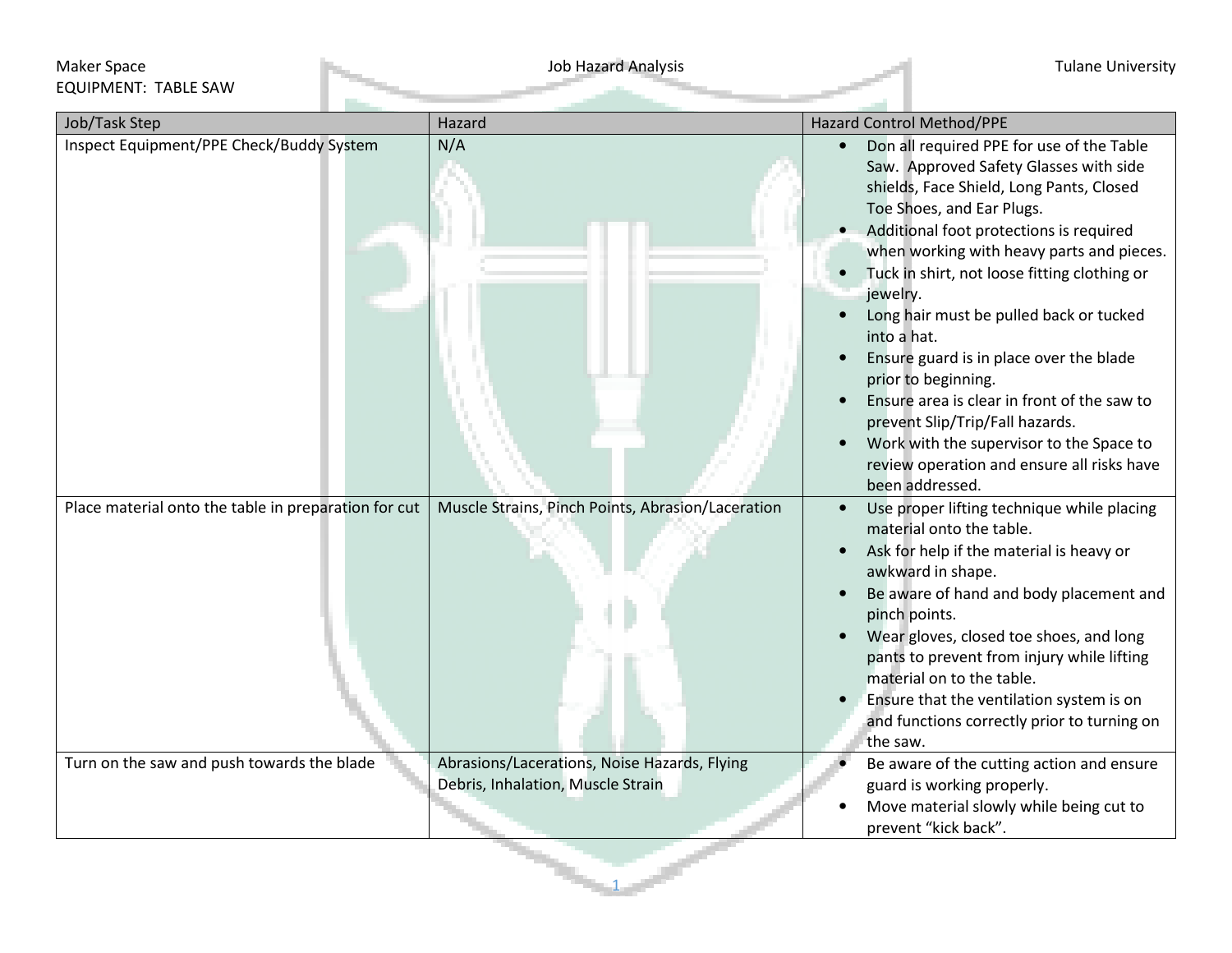| Maker Space                                            | <b>Job Hazard Analysis</b>                        | <b>Tulane University</b>                                                                                                                                                                                                                                                                                                                                                                                                                                                                                                                                                                                                                                                                                                                                                                                                                                                                                                                  |
|--------------------------------------------------------|---------------------------------------------------|-------------------------------------------------------------------------------------------------------------------------------------------------------------------------------------------------------------------------------------------------------------------------------------------------------------------------------------------------------------------------------------------------------------------------------------------------------------------------------------------------------------------------------------------------------------------------------------------------------------------------------------------------------------------------------------------------------------------------------------------------------------------------------------------------------------------------------------------------------------------------------------------------------------------------------------------|
|                                                        |                                                   | Keep hands and other body parts away<br>from the cutting area.<br>Use a "push pole" if stretching is necessary<br>to complete the cut.<br>Wear gloves to prevent for hand/pinch<br>point injury.<br>Noise levels will rise once the cut begins.<br>Wear ear plugs.<br>Saw dust/metal shavings may become<br>airborne during this process.<br>Wear safety glasses.<br>Ensure the ventilation system is<br>functioning correctly.<br>Do not bend or stretch awkwardly to<br>prevent muscle strains.<br>Use "push pole" or an additional person on<br>the opposite side of the table to help with<br>the cut.<br>If the material is too large/heavy, once it's<br>cut, height can shift causing "kick back".<br>All people using and/or assisting on the<br>table saw must wear a face shield along<br>with all other required PPE.<br>Wear all required PPE; Safety glasses, face<br>shield, ear plugs, close toe shoes, and long<br>pants. |
| Turn off the saw and remove cut pieces of<br>material. | Muscle Strains, Pinch Points, Abrasion/Laceration | Blade will not stop immediately. Wait for<br>the blade to stop prior to moving forward.<br>Use proper lifting technique while<br>removing material from the table.<br>Ask for help if the material is heavy or<br>awkward in shape.<br>Be aware that some materials may be hot<br>immediately after the cut is made.<br>Be aware of hand and body placement and<br>pinch points.                                                                                                                                                                                                                                                                                                                                                                                                                                                                                                                                                          |

2